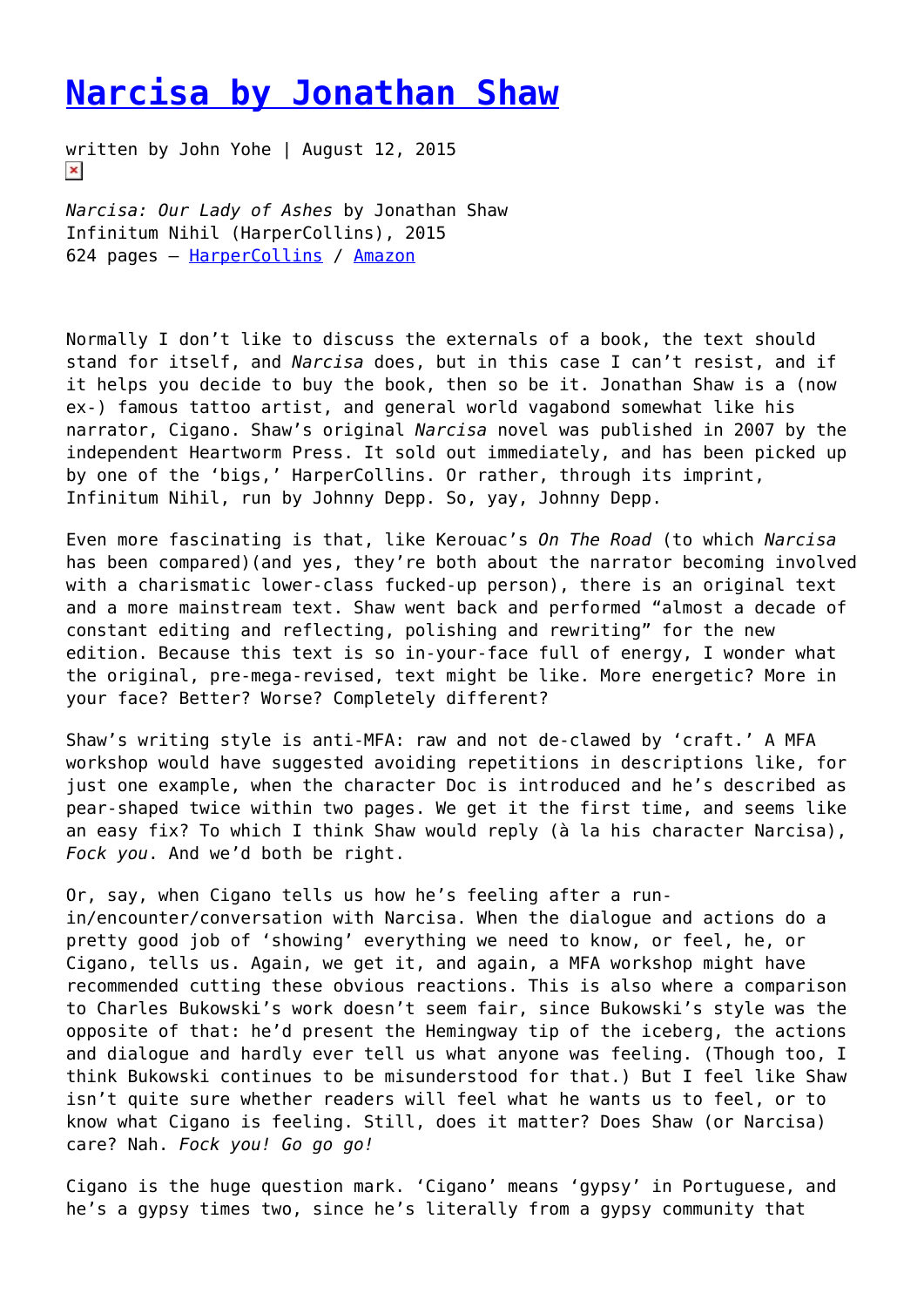settled in Rio de Janeiro—his mother and aunt were even fortune tellers—but also a gypsy in that he left Rio at an early age and traveled the world or, the underworld of our world, selling drugs and also getting jailed for selling drugs, in Mexico of all places, so if he survived *that* he's gotta be a tough hombre.

He describes himself as "a six-foot-three, 240-pound tattooed gypsy thug, who looked like he was late to a knife fight, but would be glad to take a minute to slice off your face." But by the time the story starts, he's gone clean, and fortuitously inherits an apartment in Rio from his dead aunt, his last relation of any closeness (which, perhaps conveniently, saves Cigano, and us, from having to think about any kind of personal history and instead enjoy the absolute NOW of this story).

But Cigano is hard to figure out, I *think,* because of Shaw's writing style is hard to figure out. Sometimes Cigano waxes poetic all over the place, and other times he's terse and a little cruel. One could argue that we can all be that way at times, depending, and this changing voice is part of the rawness of style, and part of the appeal. It hasn't been 'ironed out' and dewrinkled, like a *New Yorker* article. For example, here's a longer excerpt of Shaw/Cigano at his best (Lobos is Cigano's real last name—italics Shaw's):

*My weathered little Mexican lather traveling bag weighs heavy across my shoulder as I pass a short, stout paraíba sweeping at the sidewalk sssskkk ssssskkkk outside a shadowy little hole-in-the-wall boteco.*

*Skinny, barefooted mulatto kids kick a dull, deflated rubber ball around a weedy, abandoned dirt lot. A sudden staccato popcorn pow pow pow of gunfire. Two bulky gray-uniformed thugs pushing, shoving, dashing, flashing around a corner behind a darting brown shadow; a bare-chested Negro teenager running ahead, two guns held aloft pow pow pow, just like in a movie.*

*Nothing's changed.*

*This isn't a movie. It's just Rio de Janeiro, City of God, in the Year of Our Lord, 2006, and Ignácio Valencia Lobos is finally returning home.*

I love the inclusion of portuguese words right in with the american slang with no italics (or in this case un-italics) to show how Cigano thinks: in a mix of american and portuguese, of slang and poetry, of cultures. A MFA workshop might have suggested getting rid of the '*pow pow pow*' sound effects. I'm unsure. It does feel a little old-school Batman tv show-ish, though I think Shaw's point is to show that a real gunfight *does* have some element up cartoonish ir-reality.

More problematic, and to my ear less well-written, is this section a few pages earlier in the same chapter, also narrated by Cigano:

*Back in Rio de Janeiro after all these years, I pass a decaying Portuguese building, its ornate colonial façade fallen into poverty and weathered decay. Row upon tangled row of clotheslines, crisscross a once-*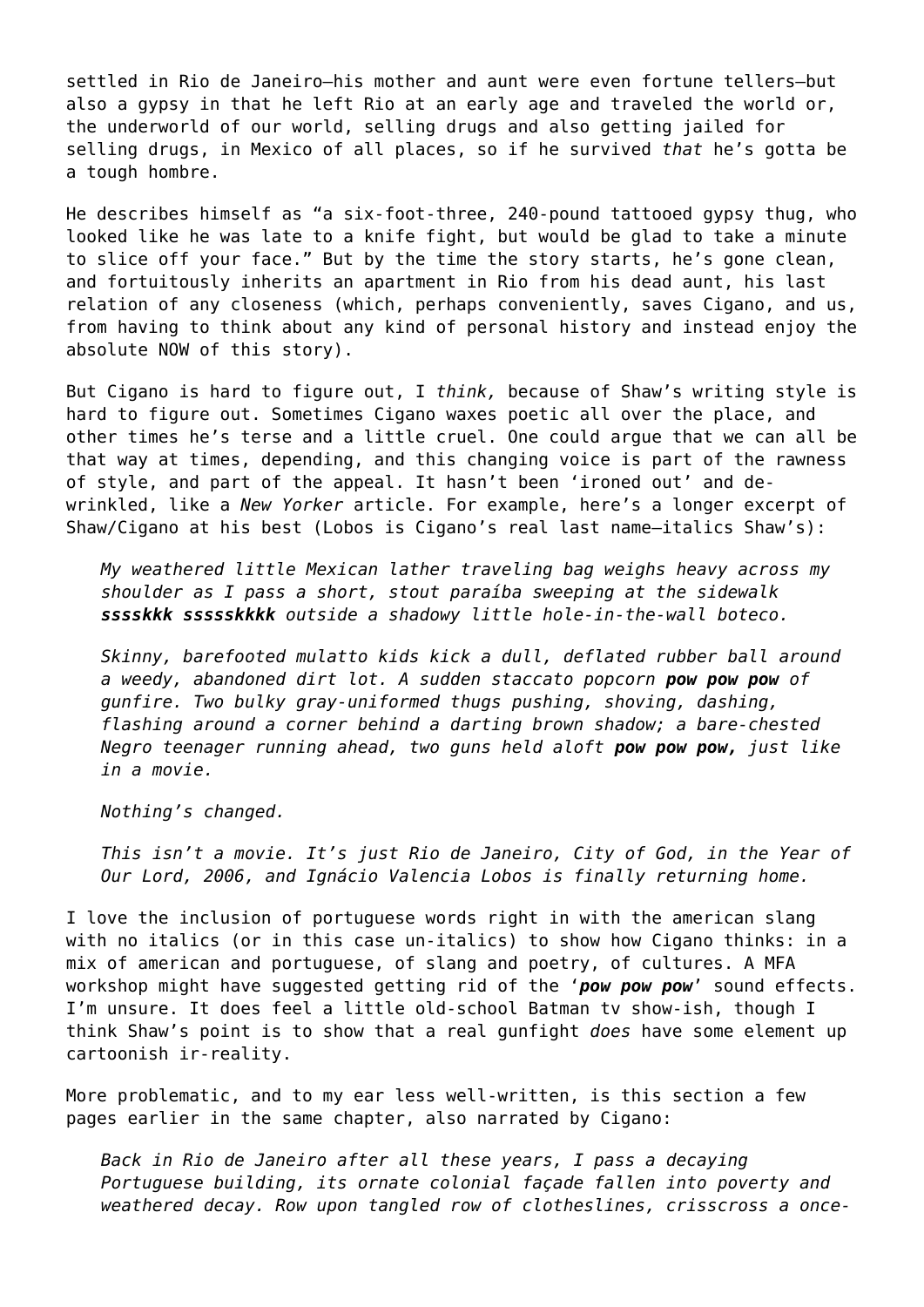*stately courtyard, home now to hordes of naked shit-brown children. Weeds growing into small trees just out of a crumbling brick wall. A marble statue of a pigeon-shit-encrusted angle looks down from its rooftop perch with lifeless yellowed eyes of timeless stone apathy.*

Just maybe a little over the top with the adjectives in the last sentence, not to mention that Cigano tells us here, and in the previous quote, and lots of other places, that he's in Rio de Janeiro. But, the big problem in this paragraph is the 'shit-brown children.' Is Cigano racist? Appears so, though later Shaw makes of point of showing how racist Cigano thinks Doc, is. So is Shaw just going for an artistic, but not necessarily original, description here? This is where some careful reading in a MFA workshop might have at least pointed out the (unintended?) effect he's having. Or, do we just roll with the fact that Cigano is racist? That *might* be interesting, in a flawed hero kind of way, if we knew for sure, if it came up again, if it mattered to the story.

Yes, and what do we make of Cigano mid-way through the book when he fucks Narcisa, multiple times, while she's passed out for 24 hours after a long crack binge? Is that not rape? Cigano doesn't seem to think so. I'm not sure about Shaw. But it is an example of how Cigano too is on a path-to-hell addiction, just like Narcisa, despite his claims of being clean. He's just addicted to Narcisa, and will destroy his own tenuous existence in Rio in order to keep her around. Which she's very much aware of. Which can then lead to the story becoming us watching a bucket full of scorpions sting each other to death. Which can be difficult to read.

All that is why I almost didn't buy the book. If I had to just read about Cigano's *flaneur*-ing around Rio, at least in the writing style here, and his maybe-maybe-not lying about what a decent guy he is now, I'd pass. But this is really Narcisa's story:

*"What focking friend, Cigano? What is doormat, hein? Porra! You wan' throw me out on de e'street like de garbage, just cuz I don' wan' make de puteria with you all de time! Fock you! I never gonna do what you wan'! I prefer go e'stay with de focking Doc. At least he don' wan' only using me for de sexo! I prefer go e'sleep in de focking bushes or on de park bench or de beach then e'stay with you any-more! So fock you! you can fock you own self now, cuz these is de only fock you ever gonna get, e'stupid e'sheet!"*

Normally I talk about a person dominating a story in the context of a film, when a certain actor just dominates the screen over all the other characters (like, say, Robert Downey, Jr. as Iron Man in the *Avengers* franchise). In this case, weirdly, it's the *character* Narcisa who dominates this book. It's not, really, Shaw's writing, since if the story were just about Cigano narrating some other kind of 'return home' to Rio, I don't think I'd be as engaged. No, it's when Narcisa appears, and especially when she *talks*: her dialogue, her ranting and philosophizing and cursing, is the core pleasure here.

*"…Is alway e'same e'sheet with all de mans! When I do bad thing an' I*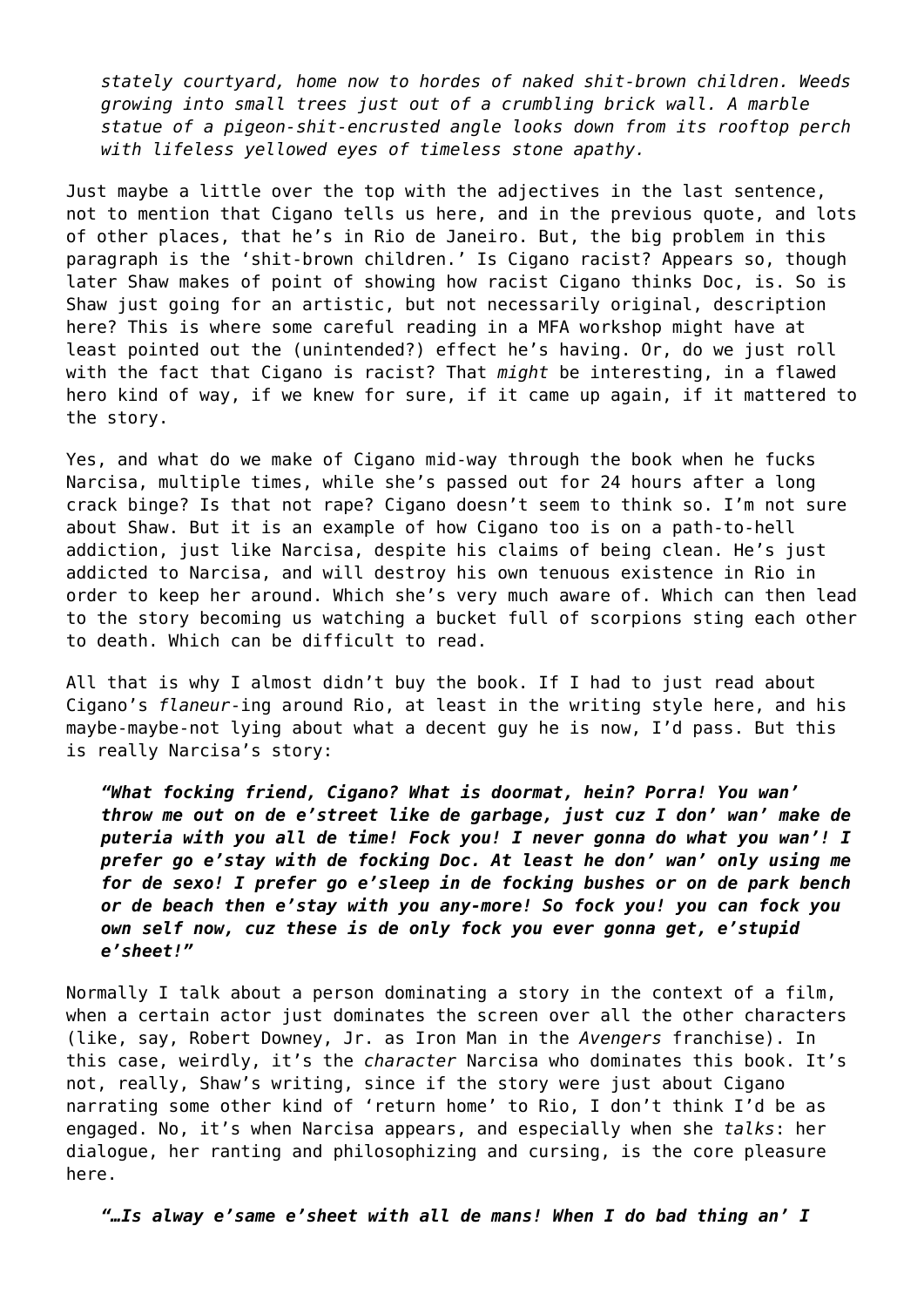*treat you bad, then you love me an' wanna eat de e'sheet from my asshole like candy! An' then I feel e'sorry an' I try make it better, an' I dance for you to make you happy, but then you hate me an' e'say to me all these insulto! An' you think is me who insane? Hah! Is you! All you mean, jealous peoples de one who insane!"*

The one other thing I would have, at first, suggested changing (I swear I'll stop nitpicking after this) is Shaw's use of bold text as the way to show Narcisa yelling. It's not standard—ALL CAPS in a slightly smaller font is how Bukowski's editor handled it—and to my reading a little distracting, and little pulling me out of the story, until I got used to it, and that's one of the gifts that this underground text might teach our corporate overlord publishers—that different effects can be utilized, our books don't all have to look the exact same way, and that that might be exciting.

The book and character Narcisa remind me most of, but which may mean nothing to most readers, is *Rosario Tijeras*, by Jorge Franco. It *should* mean something, since that too is a great book with a female protagonist in a drug-filled underworld of a South American country (Columbia) who also doesn't (want to) take any shit from machista culture and wants to live her own life by her own rules, which of course isn't easy. In each novel, the women, Rosario and Narcisa, seem to embody their countries—they *are* Columbia and Brazil. So if I were still interested in getting a PhD, that might be my thesis: Fucked-Up Chicks of South America: A Marxist-Feminist Study.

But no matter how fucked up Cigano, or we, think Narcisa is, part of what makes her kinda irresistible is that *she* doesn't think so. Nor does she give a fock what we think. We may ultimately tend to feel some pity for her, and could analyze how and why she's a victim of patriarchal capitalist society (*and all that e-sheet*) but Narcisa doesn't for a second think of herself that way. Perhaps a *survivor*, but even then I think she'd reject any definition that didn't include her own responsibility for her own choices, and in this I see her like the female characters in another recent book I reviewed, *The Palace of Illusions* by Kim Addonizio. *These*, these are the anti-Oprah female characters whose stories I want to keep reading. Strong and independent and real, and decidedly *not* privileged—they can't fly to Italy when a relationship goes bad and eat good food.

And this is where Shaw *is* like Bukowski (or Kathy Acker, or early Denis Johnson) in that he's writing about lower-class life, both the horror and beauty of it. And that's not something I think middle-class Americans want to read about. Or so I think corporate book publishers think. So kudos to HarperCollins taking a chance on *Narcisa*, and kudos to Johnny Depp for helping make it happen. Yes, and if I contradict myself, well then I contradict myself, because I even as I love the rawness I still find myself wishing that the text were just a little tightened up. Forget the MFA workshop, seems like the editor at HarperCollins (or Infinitum Nihil) might have excised some of the obvious clunkers.

Still, though my interest in contemporary fiction has been waning. *Narcisa*, and Jonathan Shaw (and a few other 'underground' writers like Addonizio) revive it. I'd rather read books like this, warts and all, than eat, pray,